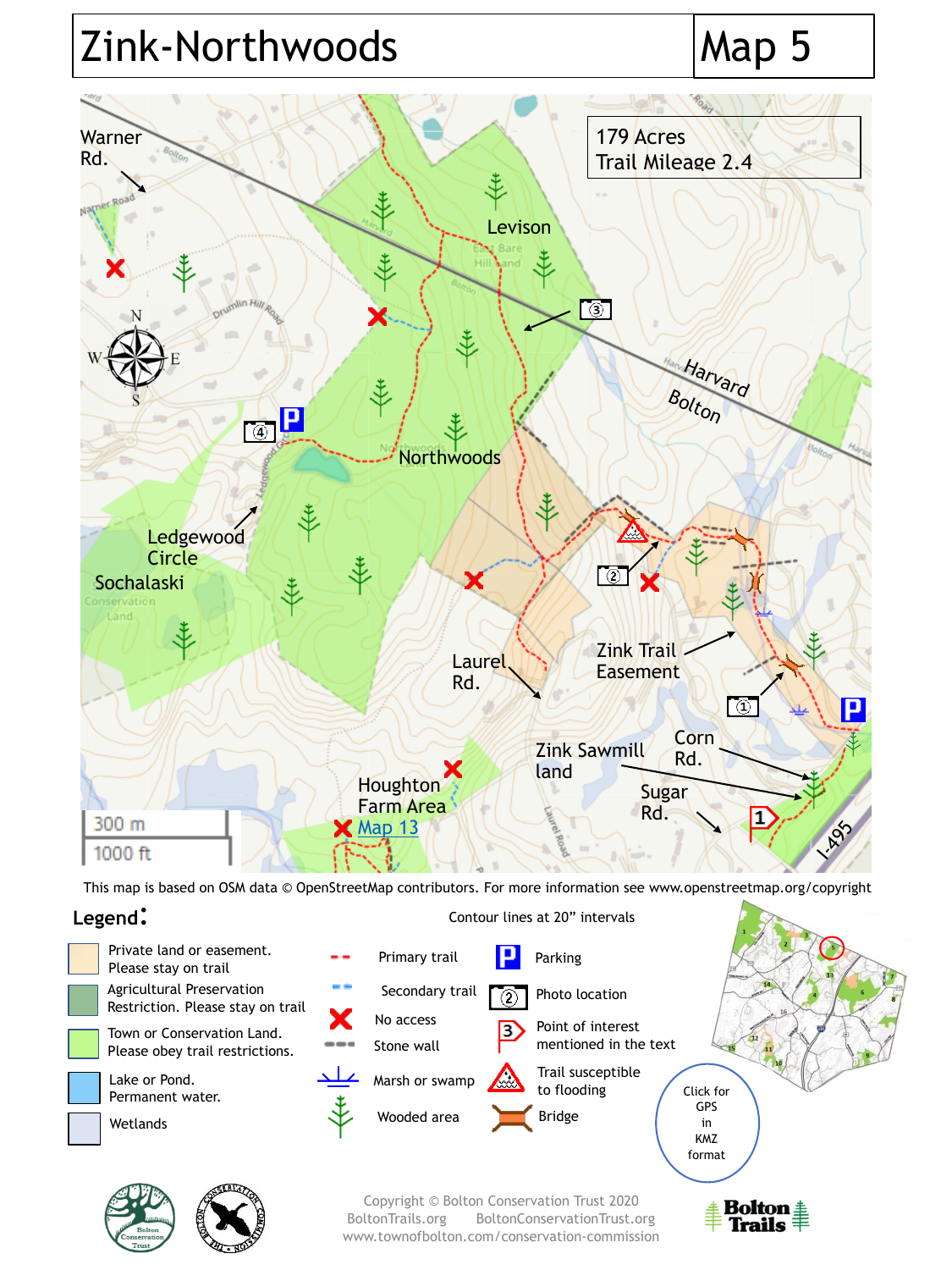**Northwoods Area:** Three parcels of land are included under the general name Northwoods. The Northwoods space itself is associated with a Farming and Open Space Residential Development (FOSPRD). The Sochalaski Conservation area was purchased by the Town, and the Levison area which stretches into Harvard was a gift to Bolton Conservation Trust. All the trail easements are owned by Bolton Conservation Trust. There are several private trails to nearby properties; these should be avoided.

**The Zink Trail Easement:** This easement was granted to Bolton Conservation Trust as part of the residential development of the Zink property. The path climbs gently north from Corn Rd. and follows a brook which is crossed eventually. There can be some wet patches and the bridge over the brook can be slippery. After passing a large boulder the trail turns right just before a log bench. It then continues uphill steeply to connect to the trails in the Northwoods area and conservation land in Harvard.

**The Zink Sawmill land:** This Town-owned land was once the location of a sawmill owned by the Zink family. There are still remnants of the industrial activity visible from the trail which is a useful connector from Sugar Rd.  $\boxed{1}$  to the parking area and the Zink Trail Easement on Corn Rd.



The first stream crossing





Log bench









**Parking**:

- **•** *Corn Rd.* 2 cars. Do not block the driveway or mailbox. 42.453000, -71.580278
- *Ledgewood Circle.* 2 cars can be parked on the left hand shoulder where the road drops down to the circle. The trailhead is clearly marked. 42.458694, -71.594500

### **Suggested walks:**

There are only a few opportunities for loop walks here. Most walks involve backtracking.

*Short*: Follow the Zink Trail from Corn Rd. out to the log bench after the big boulder, have a break and return to Corn Rd.

*Short*: Walk from Ledgewood Circle and explore the small loop on Levison Land in Harvard.

*Medium*: Out and back from Ledgewood Circle to the log bench.

*Long*: Use two cars. Park one at the Corn Rd. parking area and the other at the Ledgewood Circle parking area. Walk the full length between these points. Make it longer by going out and back along the Zink Sawmill Trail.

### **Bolton Loop Trail:**

The route from Sugar Rd. to Ledgewood Circle is included in this trail.





Boulder field  $\sqrt{a}$  Ledgewood Circle trailhead

Copyright © Bolton Conservation Trust 2020 BoltonTrails.org BoltonConservationTrust.org www.townofbolton.com/conservation-commission